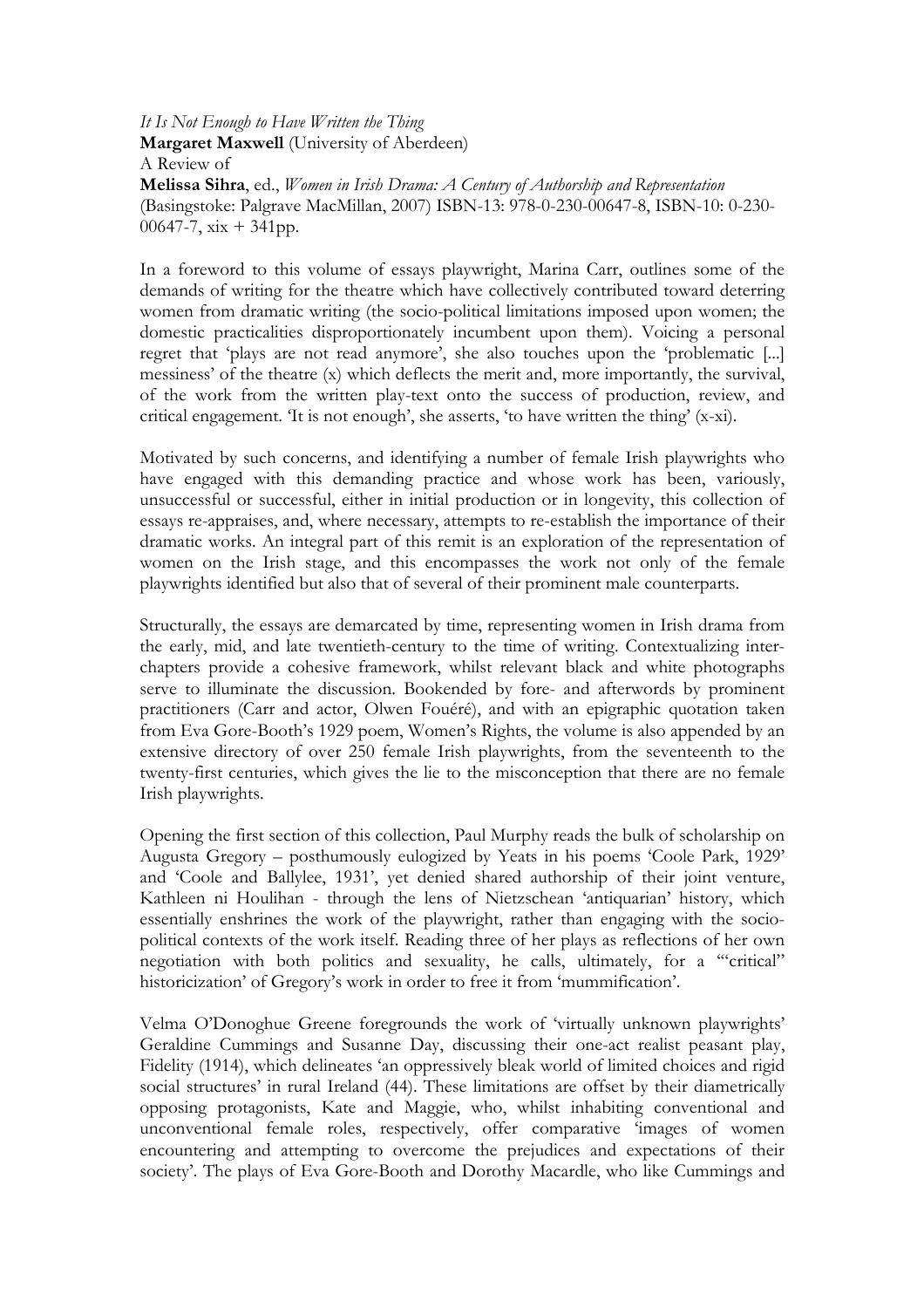Day, were tireless campaigners for women's rights, are the focus of Cathy Leeney's essay. Gore-Booth's subversion of theatrical space and her reinterpretation of the Deirdre myth as means by which to re-configure representations of female identity, and Macardle's destabilization of the domestic space through invasion by supernatural forces form the basis of this discussion.

Interrogating similar concerns, Lisa Fitzpatrick reads three plays by Augusta Gregory, Margaret O'Leary, and Teresa Deevy in terms of theatre as 'mirror up to nation'. The female protagonists of each of these women are seen to be significantly 'out of joint' within their communities, and thus are discussed as functioning as 'disruptive elements' (80) within society. In discussing the extent to which these plays accurately reflect the contemporary status of women, Fitzpatrick concludes that 'increasingly in the decades after independence, female characters in Irish plays are confined to the domestic sphere' (84).

In the second section of the volume there is a shift in focus. Thus, moving away from the resurrection of the work of (often lesser-known) early twentieth-century female playwrights, Anna McMullan discusses the representation of the female body in the work of one of Ireland's best know male playwrights, Samuel Beckett. The essay explores the ways in which Beckett's 'staging of matronly figures exposes a deep-rooted anxiety around questions of embodiment, reproduction, authorship and origin' (97), tracing the shift in emphasis from the 'fleshly matrons' of the early fragment, 'Human Wishes' (1930s), and his first full-length play, Eleutheria (1940s), to the 'ghostly shades' (97) of the later plays, Happy Days (1961) and Not I (1972).

Subsequent essays by Eamonn Jordan and Rachel O'Riordan also focus on female representation within the work of male-authored drama (Frank McGuinness and Stewart Parker, respectively). Engaging with a number of McGuinness' plays, Jordan explores his 'genuinely complex' (134) female characters' use of mask and language as means of misrepresentation, arguing that throughout the playwright's drama 'subjectivity [...] is never fixed or coherent, but split, fragmentary, provisional' (142). O'Riordan offers a reading of Parker's history play, Northern Star (1984), examining the ways in which his female characters 'challenge the entanglements of sexuality, myth, heritage and politics' (144). Whilst her encapsulation of 'the essence of the female' as 'the womb' (147), in discussing this play, is manifestly reductive, O'Riordan's reading nonetheless makes cogent points about Parker's female characters who, 'frequently subvert emblematic images of Irish womanhood and Irish mythology' (149).

Returning to the reclamation project, Mark Phelan's essay attempts to 'recover' the histories of three female Northern Irish playwrights whose drama has been 'written out of the Irish canon' (109). This discussion encompasses: Alice Milligan, whose 'indefatigable suffragette and Nationalist' political activity, Phelan claims, equates her with her 'Northern counterpart', Maud Gonne, and whose plays and tableaux vivants represent a 'vital, if neglected, dramaturgical contribution to the Irish Revival'; Helen Waddell, whose play, The Spoiled Buddha (1915), was a polemical critique of the 'institutional misogyny of organized religions' and who was repeatedly sexually discriminated against over a lecturing post at Queen's University Belfast; and Patricia O'Connor, whom Phelan contrasts with southern playwright, Teresa Deevy, discussing the reluctance of male reviewers to engage with the overtly political message of her play, Highly Efficient (1943), and reading this as a reflection of their refusal to allow women agency.